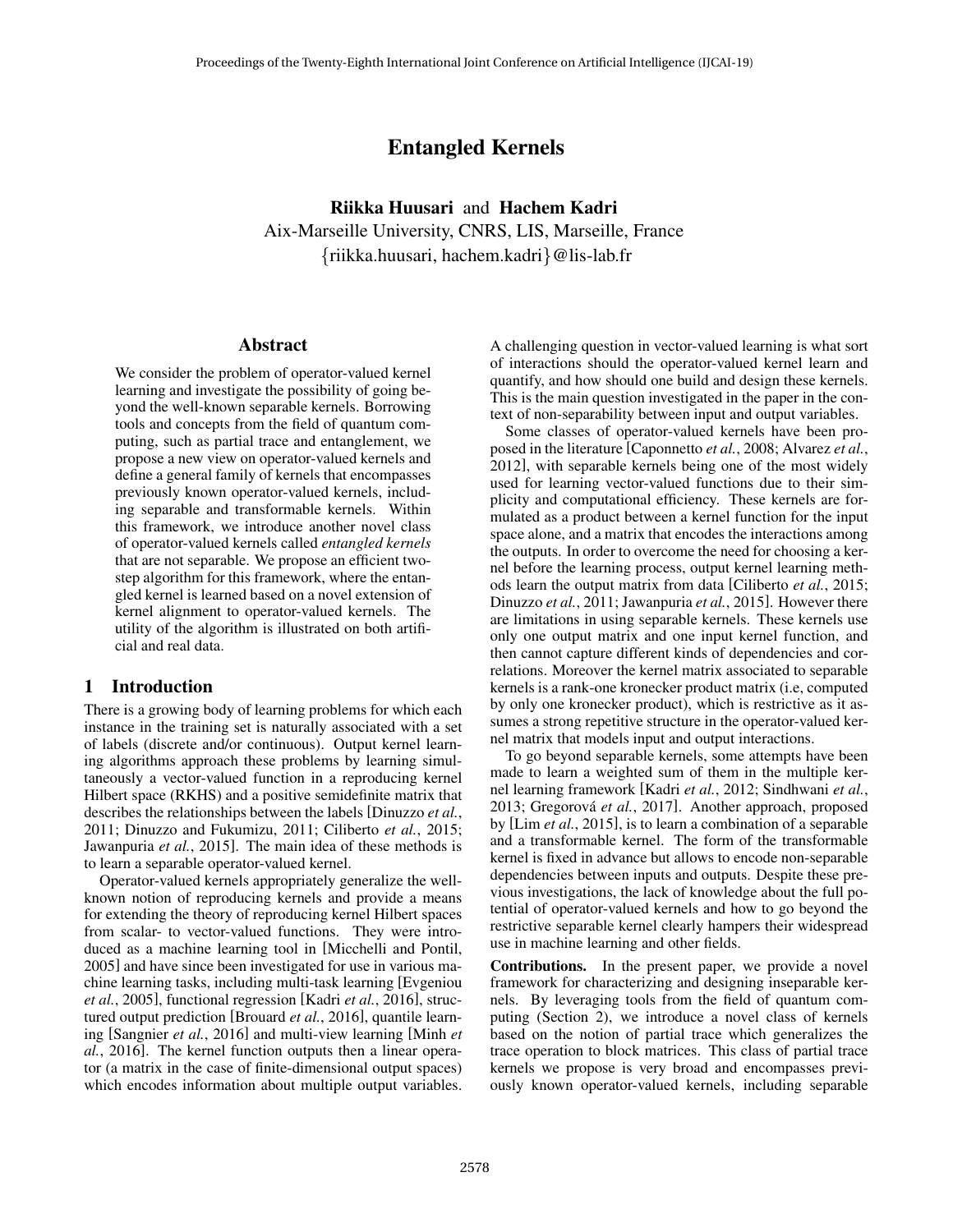and transformable kernels (Section 3). From the new class of partial trace kernels we derive another new class of operatorvalued kernels, called *entangled* kernels, that are not separable. To our knowledge, this is the first time such operatorvalued kernel categorization has been performed. For this class of kernels we develop a new algorithm called EKL (Entangled Kernel Learning) that in two steps learns a partial trace kernel function (Section 4), and a vector-valued funcion. For the first step of kernel learning, we propose a novel definition of alignment between an operator-valued kernel and labels of a multi-output learning problem. To our knowledge, this is the first proposition on how to extend alignment to context of operator-valued kernels. Our algorithm offers improvements to high computational cost usually associated with learning with general operator-valued kernels. We provide an empirical evaluation of EKL performance which demonstrates its effectiveness on artificial data as well as real benchmarks (Section 5).

Notation. We denote scalars, vectors and matrices as  $a$ , a and **A** respectively. The notation  $A \geq 0$  will be used to denote a positive semidefinite (psd) matrix. Throughout the paper we use  $n$  as the number of labeled data samples and  $p$  as the number of outputs corresponding to one data sample. We denote our set of data samples by  $\{\mathbf x_i, \mathbf y_i\}_{i=1}^n$  on  $\mathcal{X} \times \mathcal{Y}$ , where X is a Polish space and Y is a separable Hilbert space. Usually,  $\mathcal X$  and  $\mathcal Y$  are respectively  $\mathbb R^d$  and  $\mathbb R^p$ equipped with the standard Euclidean metric. We use  $k(\cdot, \cdot)$ as a scalar-valued, and  $K(\cdot, \cdot)$  as an operator-valued kernel function; the corresponding kernel matrices are  $\mathbf{K} \in \mathbb{R}^{n \times n}$ and  $\mathbf{G} \in \mathbb{R}^{np \times np}$ , the latter containing blocks of size  $p \times p$ . We denote by  $K$  and  $H$  the reproducing kernel Hilbert spaces associated to the kernels  $k$  and  $K$ , respectively.

# 2 Background

In this section we give some background about quantum entanglement and review the basics of learning with operatorvalued kernels.

#### 2.1 Background on Quantum Entanglement

Quantum entanglement is a fundamental feature of quantum mechanics and quantum information. This section is not intended to provide a broad overview or exhaustive survey of the literature on quantum etanglement, but gives some notions on entanglement as quantum property of mixed composite quantum systems that inspired our entangled kernel design. We refer the reader to [Horodecki *et al.*, 2009], [Bengtsson and Życzkowski, 2017], and [Rieffel and Polak, 2011, chap. 10] for more background information.

Composite quantum systems are systems that naturally decompose into two or more subsystems, where each subsystem itself is a proper quantum system. We focus here only on *bipartite* quantum systems, i.e., systems composed of two distinct subsystems. The Hilbert space  $F$  associated with a bipartite quantum system is given by the tensor product  $\mathcal{F}_1 \otimes \mathcal{F}_2$ of the spaces corresponding to each of the subsystems. In quantum mechanics, the state of a quantum system is represented by a state vector  $\psi \in \mathcal{F}$ . However, it is also possible for a system to be in a statistical ensemble of different state



Figure 1: Illustration of partial trace operation. The partial trace operation applied to  $N \times N$ -blocks of a  $pN \times pN$  matrix gives a  $p \times p$  matrix as an output.

vectors. The sate of the quantum system in this case is called a *mixed* state. It is characterized by a density matrix  $\rho$  which in general takes the following form

$$
\rho = \sum_j p_j \psi_j \psi_j^\top,
$$

where the coefficients  $p_j$  are non-negative and sum to one. For a composite quantum system of two subsytems with a density matrix  $\rho$ , the state of, say, the first subsystem is described by a reduced density matrix, given by taking the *partial trace* of  $\rho$  over  $\mathcal{F}_2$ . In the following we review the notions of partial trace, separability and entanglement of bipartite quantum systems.

We denote the set of linear operators from a Hilbert space B to B as  $\mathcal{L}(\mathcal{B})$ . Let  $\mathcal{F}_1$  and  $\mathcal{F}_2$  be separable Hilbert spaces.

#### Definition 1. *(partial trace)*

*Partial trace operator on*  $\mathcal{L}(\mathcal{F}_1 \otimes \mathcal{F}_2)$  *is the unique linear*  $\mathit{operatortr}_{\mathcal{F}_2}: \mathcal{L}(\mathcal{F}_1 \otimes \mathcal{F}_2) \rightarrow \mathcal{L}(\mathcal{F}_1)$  such that  $\mathrm{tr}_{\mathcal{F}_2}( \mathbf{A} \otimes$  $\mathbf{B}$ ) = **A** tr( $\mathbf{B}$ ),  $\forall$  **A**  $\in$   $\mathcal{L}(\mathcal{F}_1)$ ,  $\mathbf{B} \in \mathcal{L}(\mathcal{F}_2)$ .

In finite dimensions, elements in  $\mathcal{L}(\mathcal{A})$  and  $\mathcal{L}(\mathcal{A} \otimes \mathcal{B})$  are simply matrices and block matrices of some sizes  $p \times p$  and  $pN \times pN$ , and the partial trace is obtained by computing the trace of each block in the input matrix (see Figure 1). The notion of *partial trace* is a generalization of the trace operation to block structured matrices [Rieffel and Polak, 2011, chap. 10]. Note that there are two ways of generalizing trace to block matrices. Another possiblity would be so-called block trace [Filipiak *et al.*, 2018] where the result is sum of diagonal blocks, but in this work we only consider the "blockwise trace" definition.

In the case where the density matrix  $\rho$  of a mixed bipartite state can be written as  $\rho = \rho_1 \otimes \rho_2$ , where  $\rho_1$  and  $\rho_2$  are subsystems' density matrices on  $\mathcal{F}_1$  and  $\mathcal{F}_2$ , the partial trace of  $\rho$  with respect to  $\mathcal{F}_2$  is  $\rho_1$ . This form of mixed product states is restrictive and does not exhibit correlations between the two subsystems. A convex sum of different product states,

$$
\rho = \sum_{i} p_i \rho_1^i \otimes \rho_2^i, \tag{1}
$$

with  $p_i \geq 0$  and  $\sum_i p_i = 1$ , however, will in general represent certain types of correlations between the subsystems of the composite quantum system. These correlations can be described in terms of the classical probabilities  $p_i$ , and are therefore considered classical. States of the form (1) thus are called *separable* mixed states. In contrast, a mixed state is *entangled* if it cannot be written as a convex combination of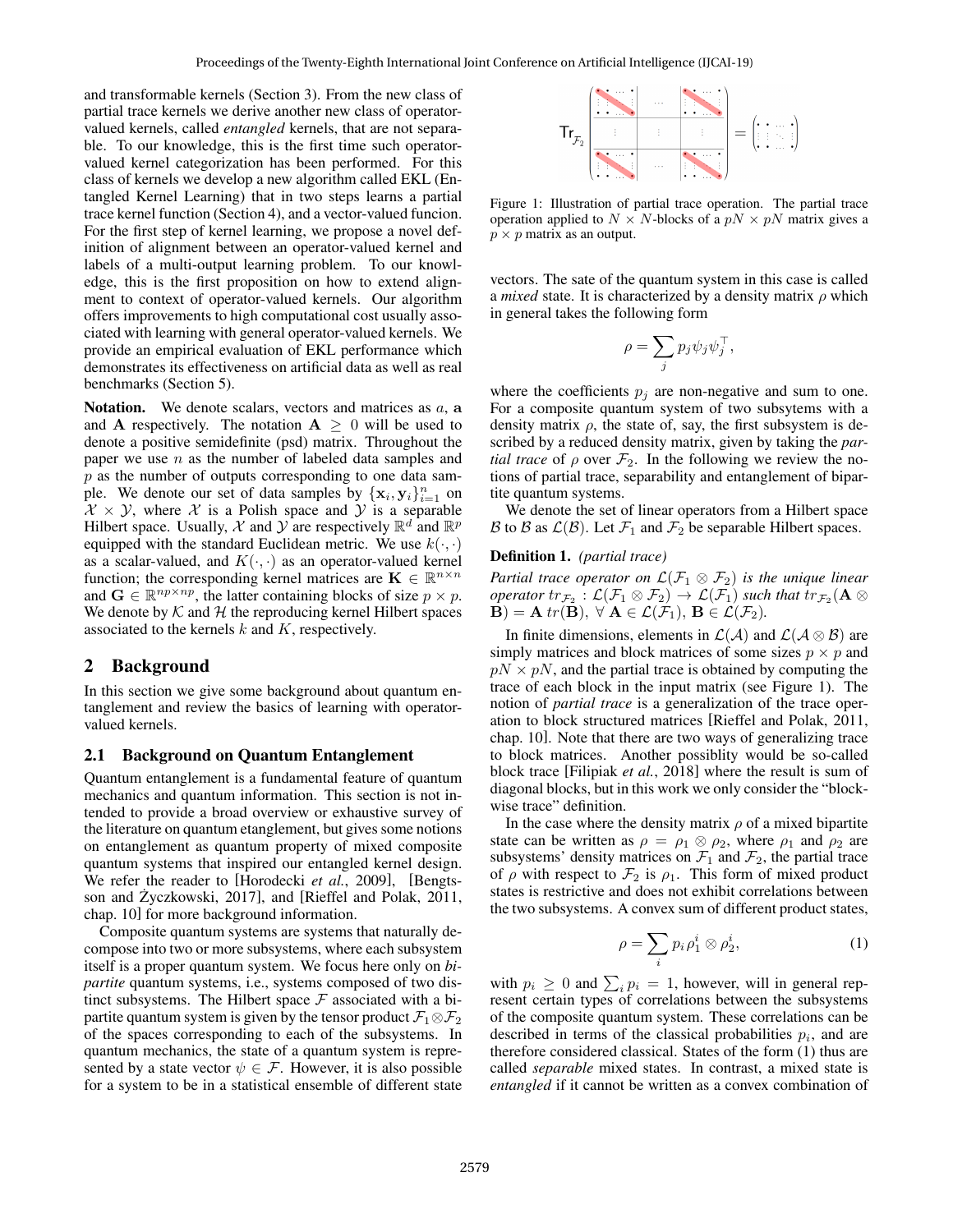product states, i.e.,

$$
\nexists \ \rho_1^i, \rho_2^i, p_i \ge 0 \quad \text{such that} \quad \rho = \sum_i p_i \rho_1^i \otimes \rho_2^i. \tag{2}
$$

Entangled states are one of the most commonly encountered class of bipartite states possessing quantum correlations [Mintert *et al.*, 2009]. A challenging problem in quantum computing is to identify necessary and suffcient conditions for quantum separability. There is no practically efficient necessary and suffcient criteria for identifying whether a given  $\rho$  is entangled or separable [Horodecki *et al.*, 2009].

## 2.2 Learning with Operator-Valued Kernels

We now review the basics of operator-valued kernels (OvKs) and their associated vector-valued reproducing kernel Hilbert spaces (RKHSs) in the setting of supervised learning. Vectorvalued RKHSs were introduced to the machine learning community by [Micchelli and Pontil, 2005] as a way to extend kernel machines from scalar to vector outputs. Given a set of training samples  $\{x_i, y_i\}_{i=1}^n$  on  $\mathcal{X} \times \mathcal{Y}$ , optimization problem

$$
\arg\min_{f\in\mathcal{H}}\sum_{i=1}^{n}V(f,\mathbf{x}_{i},\mathbf{y}_{i})+\lambda\|f\|_{\mathcal{H}}^{2},\tag{3}
$$

where  $f$  is a vector-valued function and  $V$  is a loss function, can be solved in a vector-valued RKHS  $H$  by the means of a vector-valued extension of the representer theorem.

## Definition 2. *(vector-valued RKHS)*

*A Hilbert space* H *of functions from* X *to* Y *is called a reproducing kernel Hilbert space if there is a positive definite*  $\mathcal{L}(\mathcal{Y})$ -valued kernel K on  $\mathcal{X} \times \mathcal{X}$  such that:

- *i. the function*  $z \mapsto K(x, z)y$  *belongs to*  $H, \forall z, x \in$  $\mathcal{X}, \mathbf{y} \in \mathcal{Y}$
- *ii.*  $\forall f \in \mathcal{H}, \mathbf{x} \in \mathcal{X}, \mathbf{y} \in \mathcal{Y}, \langle f, K(\mathbf{x}, \cdot) \mathbf{y} \rangle_{\mathcal{H}} = \langle f(\mathbf{x}), \mathbf{y} \rangle_{\mathcal{Y}}$ *(reproducing property).*

#### Definition 3. *(operator-valued kernel)*

*A*  $\mathcal{L}(\mathcal{Y})$ -valued kernel *K* on  $\mathcal{X} \times \mathcal{X}$  is a function  $K(\cdot, \cdot)$  :  $\mathcal{X} \times \mathcal{X} \rightarrow \mathcal{L}(\mathcal{Y})$ ; it is positive semidefinite if:

- *i.*  $K(\mathbf{x}, \mathbf{z}) = K(\mathbf{z}, \mathbf{x})^*$ , where superscript \* denotes the
- *adjoint operator,*<br> *ii. and, for every*  $r \in \mathbb{N}$  *and all*  $\{(\mathbf{x}_i, \mathbf{y}_i)_{i=1,\dots,r}\} \in \mathcal{X} \times \mathcal{Y}$ ,<br>  $\sum_{i} \langle \mathbf{y}_i, K(\mathbf{x}_i, \mathbf{x}_i) \mathbf{y}_i \rangle \times \mathcal{Y} \geq 0$ .  $\langle \mathbf{y}_i, K(\mathbf{x}_i, \mathbf{x}_j) \mathbf{y}_j \rangle_{\mathcal{Y}} \geq 0.$

Theorem 1. *(bijection between vector-valued RKHS and operator-valued kernel)* An  $\mathcal{L}(\mathcal{Y})$ -valued kernel K on  $\mathcal{X} \times \mathcal{X}$ *is the reproducing kernel of some Hilbert space* H*, if and only if it is positive semidefinite.*

## Theorem 2. *(representer theorem)*

*Let* K *be a positive semidefinite operator-valued kernel and* H its corresponding vector-valued RKHS. The solution  $f \in$ H *of the regularized optimization problem (3) has the form*

$$
\hat{f}(\mathbf{x}) = \sum_{i=1}^{n} K(\mathbf{x}, \mathbf{x}_i) \mathbf{c}_i, \quad \text{with} \quad \mathbf{c}_i \in \mathcal{Y}.
$$
 (4)

With regard to the classical representer theorem, here the kernel K outputs a matrix and the "weights"  $c_i$  are vectors. The proofs of Theorem 1 and 2 can be found in [Micchelli and Pontil, 2005; Kadri *et al.*, 2016]. For further reading on operator-valued kernels and their associated RKHSs, see, e.g., [Caponnetto *et al.*, 2008; Carmeli *et al.*, 2010].

## 3 Partial Trace and Entangled Kernels

Some well-known classes of operator-valued kernels include separable and transformable kernels. Separable kernels are defined by

$$
K(\mathbf{x}, \mathbf{z}) = k(\mathbf{x}, \mathbf{z})\mathbf{T}, \quad \forall \mathbf{x}, \mathbf{z} \in \mathcal{X}, \tag{5}
$$

where **T** is a psd matrix in  $\mathbb{R}^{p \times p}$  (an operator in  $\mathcal{L}(\mathcal{Y})$  in the general case of any separable Hilbert space  $Y$ ) and  $k$  is a scalar-valued kernel. This class of kernels is very attractive in terms of computational time, as it is easily decomposable. However the matrix  $T$  acts only on the outputs independently of the input data, which makes it difficult for these kernels to capture input-output relations. In the same spirit a more general class, sum of separable kernels, is given by

$$
K(\mathbf{x}, \mathbf{z}) = \sum_{l} k_l(\mathbf{x}, \mathbf{z}) \mathbf{T}_l, \quad \forall \mathbf{x}, \mathbf{z} \in \mathcal{X}, \tag{6}
$$

where  $k_l$  are a scalar-valued kernels and  $\mathbf{T}_l \in \mathbb{R}^{p \times p}$  are psd. It can capture different kinds of similarities but still assumes that the unknown input-output dependencies can be decomposed into a product of two separate kernel functions that encode interactions among inputs and outputs independently.

Transformable kernels are defined by

$$
K(\mathbf{x}, \mathbf{z}) = \left[ \widetilde{k}(S_m \mathbf{x}, S_l \mathbf{z}) \right]_{l,m=1}^p, \quad \forall \mathbf{x}, \mathbf{z} \in \mathcal{X}.
$$
 (7)

Here m and l are indices of the output matrix and  $\{S_t\}_{t=1}^p$  are mappings which transform the data from  $X$  to another space  $\widetilde{\mathcal{X}}$  in which a scalar-valued kernel  $\widetilde{k}: \widetilde{\mathcal{X}} \times \widetilde{\mathcal{X}} \to \mathbb{R}$  is defined. In contrast to separable kernels, here the mappings  $S_t$  operate on input data while dependening on outputs; however they are not intuitive nor easy to interpret and determine.

While it is straightforward to see that separable kernels belong to the larger class of sum of separable, the picture is less clear for transformable kernels. The following examples clarify this situation.

**Example 1.** On the space  $X = \mathbb{R}$ , consider the kernel

$$
K(\mathbf{x}, \mathbf{z}) = \begin{pmatrix} \mathbf{xz} & \mathbf{xz}^2 \\ \mathbf{x}^2 \mathbf{z} & \mathbf{x}^2 \mathbf{z}^2 \end{pmatrix}, \quad \forall \mathbf{x}, \mathbf{z} \in \mathcal{X}.
$$

K *is a transformable kernel, but not a (sum of) separable kernel. We obtain that* K *is transformable simply by choosing*  $\widetilde{k}(\mathbf{x}, \mathbf{z}) = \mathbf{x} \mathbf{z}, S_1(\mathbf{x}) = \mathbf{x}, \text{ and } S_2(\mathbf{x}) = \mathbf{x}^2 \text{ in Eq. 7. From}$ *the property of positive definiteness of the operator-valued kernel, it is easy to see that the matrix* T *of a separable kernel is symmetric (see Eq. 5), and since the matrix*  $K(\mathbf{x}, \mathbf{z})$  *is not,* K *is not a separable kernel.*

Example 2. *Let* K *be the kernel function defined as*

$$
K(\mathbf{x}, \mathbf{z}) = \langle \mathbf{x}, \mathbf{z} \rangle \mathbf{T}, \quad \forall \ \mathbf{x}, \mathbf{z} \in \mathcal{X},
$$

where  $\mathbf{T} \in \mathbb{R}^{p \times p}$  is a rank one positive semidefinite matrix. K *is both separable and transformable kernel. Since* T *is of rank one, it follows that*  $(K(\mathbf{x}, \mathbf{z}))_{lm} = \mathbf{u}_l \mathbf{u}_m \langle \mathbf{x}, \mathbf{z} \rangle$ , with  $\mathbf{T} = \mathbf{u}\mathbf{u}^{\top}$ . We can see that K is transformable by replacing *in Eq. 7*  $\hat{k}(\mathbf{x}, \mathbf{z})$  *by*  $\langle \mathbf{x}, \mathbf{z} \rangle$  *and*  $S_t(\mathbf{x})$  *by*  $\mathbf{u}_t \mathbf{x}, t = 1, \dots, p$ *.* K *is separable by construction.*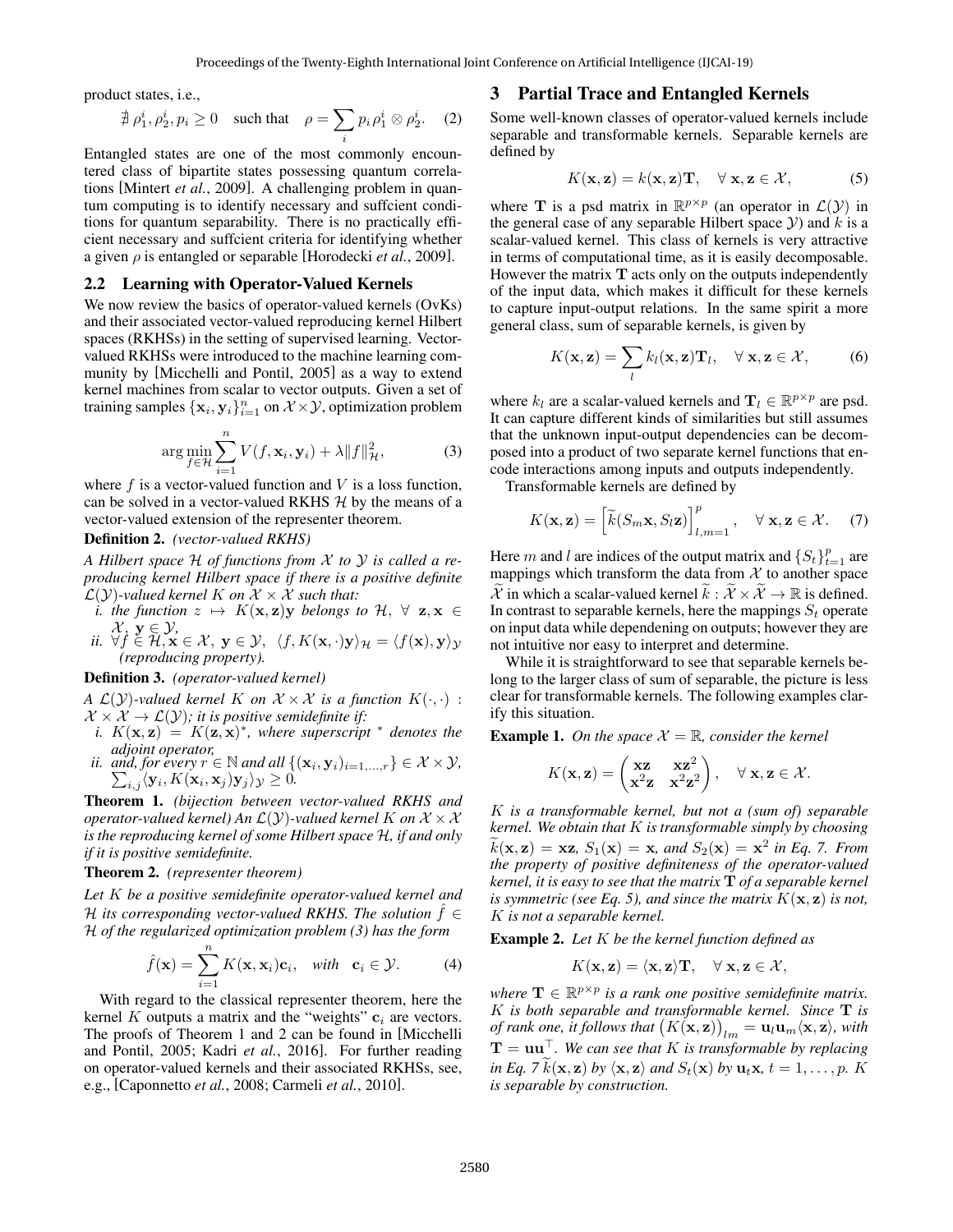

Figure 2: Illustration of inclusions among various operator-valued kernel classes.

It is worth noting that separable kernels are not limited to finite-dimensional output spaces, while transformable kernels are. Figure 2 depicts inclusions among kernel classes discussed here and the two new families of operator-valued kernels we propose: partial trace kernels and entangled kernels.

We now define two novel classes of operator-valued kernels. The first one, class of partial trace kernels, encompasses both (sum of) separable and transformable kernels, while the second, entangled kernels, is a class of non-separable kernels. We start by introducing the more general class of partial trace kernels. The intuition behind this class of kernels is that in the scalar-valued case any kernel function  $k$  can be written as the trace of an operator in  $\mathcal{L}(\mathcal{K})$ . It is easy to show that  $k(\mathbf{x}, \mathbf{z}) = tr(\phi(\mathbf{x}) \otimes \phi(\mathbf{z})^{\top}).$ 

#### Definition 4. *(Partial trace kernel)*

*A partial trace kernel is an operator-valued kernel function* K *having the following form*

$$
K(\mathbf{x}, \mathbf{z}) = tr_{\mathcal{K}}(\mathbf{P}_{\phi(\mathbf{x}), \phi(\mathbf{z})}),
$$
\n(8)

where  ${\bf P}_{\phi(\mathbf{x}),\phi(\mathbf{z})}$  *is an operator on*  $\mathcal{L}(\mathcal{Y}\otimes\mathcal{K})$ *, and*  $\text{tr}_{\mathcal{K}}$  *is the partial trace on* K *(i.e., over the inputs).*

The class of partial trace kernels is very broad and encompasses the classes of separable and transformable kernels (see Figure 2). From the definition of the partial trace operation, we can see that if we choose  $P_{\phi(\mathbf{x}),\phi(\mathbf{z})} = \sum_l \mathbf{T}_l \otimes$  $(\phi_l(\mathbf{x}) \otimes \phi_l(\mathbf{z})^\top)$ , we recover the case of sum of separable kernels. In the same way, if we fix  $[\mathbf{P}_{\widetilde{\phi}(\mathbf{x}), \widetilde{\phi}(\mathbf{z})}]_{l,m=1}^p =$  $(\widetilde{\phi} \circ S_l(\mathbf{x})) \otimes (\widetilde{\phi} \circ S_m(\mathbf{z}))^{\top}$  in Eq. 8, computing the trace of each block using the partial trace will give the transformable kernel. With this in mind, we can use the partial trace kernel formulation to induce a novel class for operator-valued kernels which are not separable, with the goal to characterize inseparable correlations between inputs and outputs.

#### Definition 5. *(Entangled kernel)*

*An entangled operator-valued kernel* K *is defined as*

$$
K(\mathbf{x}, \mathbf{z}) = tr_{\mathcal{K}} \left( \mathbf{U} \left( \mathbf{T} \otimes (\phi(\mathbf{x}) \otimes \phi(\mathbf{z})^{\top}) \right) \mathbf{U}^{\top} \right), \quad (9)
$$

*where* **T** *is of size*  $p \times p$ *, and*  $\mathbf{U} \in \mathbb{R}^{pN \times pN}$  *is not separable.* 

Here we have abused the notation by introducing  $N$  as the dimensionality of feature representation  $\phi(\mathbf{x})$ . However we do not restrict ourselves to finite dimensions and  $N$  in this notation can also be infinite. In this definition, U not being

separable means that it cannot be written as  $U = A \otimes B$ , with  $\mathbf{A} \in \mathbb{R}^{p \times p}$  and  $\mathbf{B} \in \mathbb{R}^{N \times N}$ . The term  $\mathbf{T} \otimes (\phi(\mathbf{x}) \otimes \phi(\mathbf{z})^{\top})$ represents a separable kernel function over inputs and outputs, while U characterizes the entanglement shared between them. Some intuition to U can be seen from its role of an "entangled" similarity in the joint feature space. It is entangled in the sense that cannot be decomposed into two "sub"-matrices of similarity between inputs and between outputs independently. The partial trace is the operation used to recover the sub-similarity matrix between the outputs from the entangled joint similarity matrix. In the particular case of separability, the partial trace will give the output metric. Choice of U is crucial to this class of kernels. In the next section we develop an algorithm that learns an entangled kernel from data.

## 4 Entangled Kernel Learning

In general, there is no knowing whether input and output data are or are not entangled. In this sense, learning the entangled  $K$  in Eq. 9 by imposing that U is inseparable can sometimes be restrictive. In our entangled kernel learning approach we do not impose any separability restriction, with the hope that our learning algorithm can automatically detect the lack or presence of entanglement. Key to our method is a reformulation of the entangled kernel  $K$  (Eq. 9) via Choi-Kraus representation. The infinite case is less treated in literature, and for it we refer reader to [Attal, 2015].

Theorem 3. *(Choi-Kraus representation [Choi, 1975; Kraus, 1983; Rieffel and Polak, 2011])*

*The map*  $K(\mathbf{x}, \mathbf{z}) = tr_{\mathcal{K}} \left( \mathbf{U} \big( \mathbf{T} \otimes (\phi(\mathbf{x}) \otimes \phi(\mathbf{z})^{\top}) \big) \mathbf{U}^{\top} \right)$  can *be generated by an operator sum representation containing at most* pN *elements,*

$$
K(\mathbf{x}, \mathbf{z}) = \sum_{i=1}^{r} \mathbf{M}_{i} \phi(\mathbf{x}) \phi(\mathbf{z})^{\top} \mathbf{M}_{i}^{\top},
$$
 (10)

*where*  $\mathbf{M}_i \in \mathbb{R}^{p \times N}$  *and*  $1 \leq r \leq pN$ *.* 

It is easy to see that our kernel is positive. Using this formulation, entangled kernel learning consists of finding a low-rank decomposition of the kernel by learning the matrices  $M_i$ ,  $i = 1, \ldots, r$  ( $r \ll pN$ ), which "merge" the matrices T and U. While every entangled kernel can be represented like this, the representation is not restricted only to entangled kernels. Thus by learning the  $M_i$  we expect to learn the meaningful relationships in the data, be they entangled or not.

Because the feature space can easily be of very large dimensionality (or infinite-dimensional), we consider an approximation to speed up the computation. For example random Fourier features or Nyström approximation [Rahimi and Recht, 2008; Williams and Seeger, 2001] give us  $\hat{\phi}$  such that  $k(x, z) = \langle \phi(x), \phi(z) \rangle \approx \langle \hat{\phi}(x), \hat{\phi}(z) \rangle$ . We note that our approximation is on scalar-valued kernel, not operator-valued, although there are methods for approximating them, too, directly [Brault *et al.*, 2016; Minh, 2016]. Our approximated kernel is thus

$$
\hat{K}(\mathbf{x}, \mathbf{z}) = \sum_{i=1}^{r} \hat{\mathbf{M}}_{i} \hat{\phi}(\mathbf{x}) \hat{\phi}(\mathbf{z})^{\top} \hat{\mathbf{M}}_{i}^{\top},
$$
(11)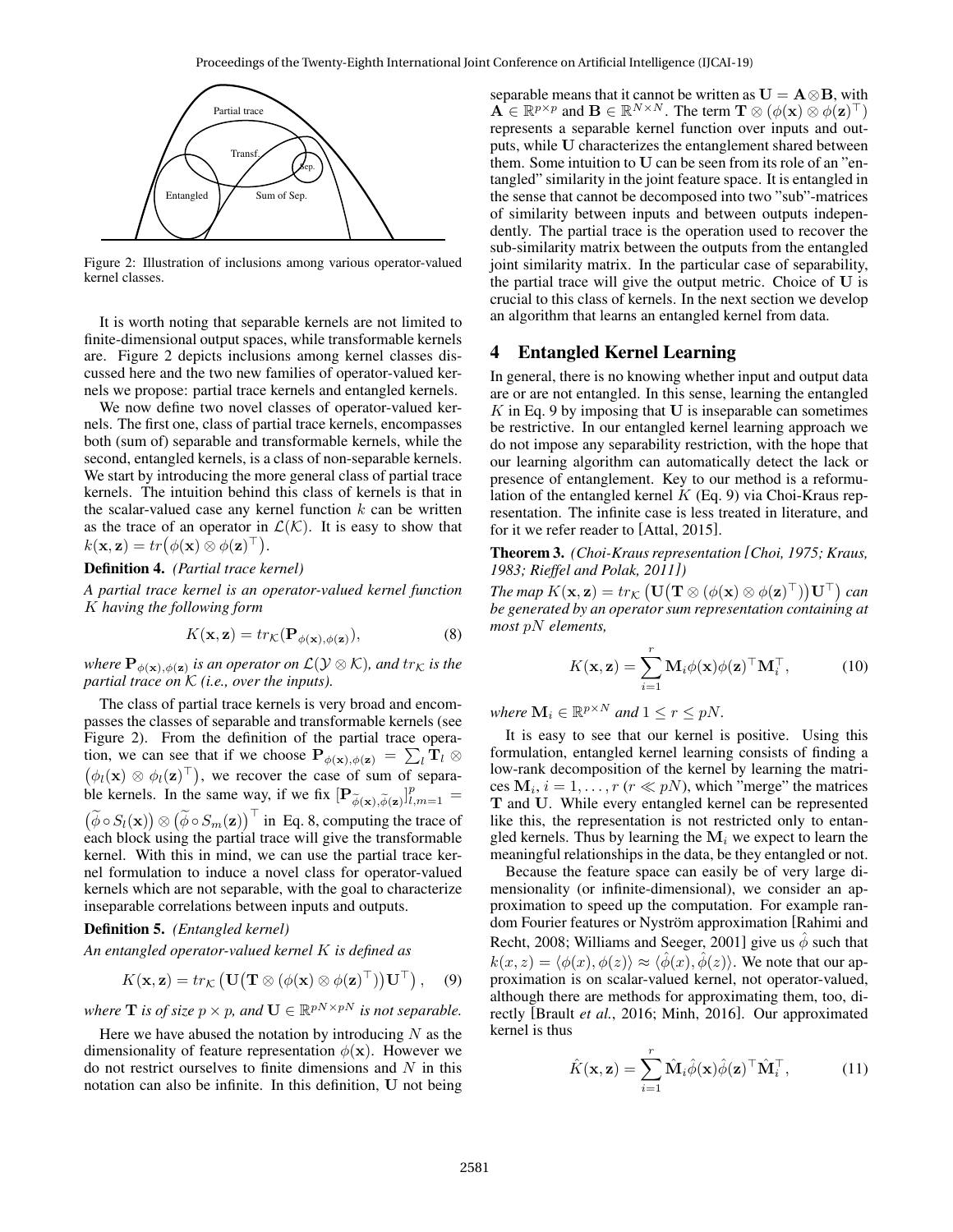where  $\hat{\phi}(\mathbf{x}) \in \mathbb{R}^m$  and  $\hat{\mathbf{M}}_i \in \mathbb{R}^{p \times m}$ , from where our goal is to learn the  $\hat{\mathbf{M}}_i$ . We can write our  $np \times np$  kernel matrix as

$$
\hat{\mathbf{G}} = \sum_{i=1}^{r} \text{vec}(\hat{\mathbf{M}}_i \hat{\mathbf{\Phi}}) \text{vec}(\hat{\mathbf{M}}_i \hat{\mathbf{\Phi}})^\top
$$
(12)  

$$
= \sum_{i=1}^{r} (\hat{\mathbf{\Phi}}^\top \otimes \mathbf{I}_p) \text{vec}(\hat{\mathbf{M}}_i) \text{vec}(\hat{\mathbf{M}}_i)^\top (\hat{\mathbf{\Phi}} \otimes \mathbf{I}_p)^{-1}
$$

where  $\hat{\Phi} = [\hat{\phi}(\mathbf{x}_1), \cdots, \hat{\phi}(\mathbf{x}_n)]$  is of size  $m \times n$ . Further, if we denote  $\mathbf{D} = \sum_{i=1}^{r} \text{vec}(\hat{\mathbf{M}}_i) \text{vec}(\hat{\mathbf{M}}_i)^\top$ , we can write

$$
\hat{\mathbf{G}}=(\hat{\mathbf{\Phi}}^\top\otimes \mathbf{I}_p)\mathbf{D}(\hat{\mathbf{\Phi}}\otimes \mathbf{I}_p).
$$

To learn an entangled kernel, we need to learn the psd matrix D. We adopt kernel alignment -based kernel learning strategy introduced in [Cristianini *et al.*, 2002; Cortes *et al.*, 2010] for scalar-valued kernels in the setting when every input was associated with only one output, or label. Alignment between two matrices  $M$  and  $N$  is defined as

$$
A(\mathbf{M}, \mathbf{N}) = \frac{\langle \mathbf{M}_c, \mathbf{N}_c \rangle_F}{\|\mathbf{M}_c\|_F \|\mathbf{N}_c\|_F}
$$
(13)

where subscript c refers to centered matrices. We extend the concept of alignment into case of multiple outputs and consider a convex combination of two such alignments. Namely our optimization problem is

$$
\max_{\mathbf{D}} (1 - \gamma) A \left( tr_p(\hat{\mathbf{G}}), \mathbf{Y}^\top \mathbf{Y} \right) + \gamma A \left( \hat{\mathbf{G}}, \mathbf{y} \mathbf{y}^\top \right) \tag{14}
$$

where  $\gamma \in [0, 1]$ ,  $\mathbf{y} = \text{vec}(\mathbf{Y})$ , and Y is of size  $p \times n$ , containing the labels associated to data sample  $i$  on its *i*th column. We note that by applying Lemma 2.11 from [Filipiak *et al.*, 2018], we can write  $tr_p(\hat{\mathbf{G}}) = \hat{\mathbf{\Phi}}^{\top} tr_p(\mathbf{D}) \hat{\mathbf{\Phi}}$ .

Intuitively the first alignment learns a scalar-valued kernel matrix that can be obtained via partial trace applied to the more complex operator-valued kernel, while the second term focuses on the possibly entangled relationships in the data. Indeed, one possibility for using the entangled kernel framework is to learn a scalar-valued kernel for multi-output problem and to use this kernel in machine learning algorithms.

The optimization problem is solved with gradient-based approach. To make sure that the resulting kernel is valid (psd), we write  $D = QQ^{\dagger}$  with Q of size  $mp \times r$  with r at most  $mp$ , and perform the optimization over Q. The gradients for alignment terms are straightforward to calculate. The optimization is performed on sphere manifold as a way to regularize  $D<sup>2</sup>$ . After we have learned the entangled kernel, we solve the learning problem by choosing the squared loss

$$
\min_{\mathbf{c}} \| \operatorname{vec}(\mathbf{Y}) - \hat{\mathbf{G}}\mathbf{c} \|^2 + \lambda \langle \hat{\mathbf{G}}\mathbf{c}, \mathbf{c} \rangle. \tag{15}
$$

For this c update we can find the classical closed-form solution,  $\mathbf{c} = (\hat{\mathbf{G}} + \lambda \mathbf{I})^{-1}$  vec $(\mathbf{Y})$ . Note that this computation is, by considering the entangled structure of  $\hat{G}$ , more computationally efficient than a general (say, some transfomable)

| <b>Algorithm 1</b> Entangled Kernel Learning (EKL) |
|----------------------------------------------------|
|                                                    |
|                                                    |
| Solve for $Q$ in eq.14 within a sphere manifold    |
|                                                    |
|                                                    |
| $\mathcal{O}(m^3 + mnp)$                           |
|                                                    |
| $\mathcal{O}(r^3 + mnp^2)$                         |
|                                                    |
|                                                    |

operator-valued kernel. Generally we can say that the complexity of predicting with nonseparable operator-valued kernels is  $\mathcal{O}(n^3p^3)$ . In our proposed network, however, we can apply Woodbury formula for the matrix inversion and only invert a  $r \times r$  matrix, giving total complexity of  $\mathcal{O}(r^3 + mnp^2)$ . Moreover it is possible in our kernel learning framework to extract a scalar-valued kernel,  $\mathbf{K} = tr_p(\mathbf{G})$ , and use that in predicting with traditional cost of  $\mathcal{O}(n^3)$ , or  $\mathcal{O}(m^3 + mnp)$ if taken advantage of the form of the entangled kernel. The parameters  $\gamma$  and  $\lambda$  can be set with cross-validation, first caclulating the kernel learning step with various  $\gamma$  parameters and then considering the various  $\lambda$  for each of them.

# 5 Experiments

In this section the performance of our algorithm is illustrated with artificial and real datasets. The algorithms compared in these settings are:  $\mathbf{EKL}^3$ ; our proposed Entangled Kernel Learning algorithm, OKL [Dinuzzo *et al.*, 2011]; a kernel learning method for separable kernels (we use the code provided by the authors<sup>4</sup>), and **KRR**; kernel ridge regression. Furhtermore, we investigate performance of predicting with scalar-valued kernel extracted from the operator-valued kernel matrix EKL learns, and call this ptrEKL. In all the experiments we cross-validate over various regularization parameters  $\lambda$ , and for EKL also  $\gamma$ s controlling the combination of alignments. In the experiments we consider (normalized) mean squared error (nMSE) and normalized improvement to KRR (nI) [Ciliberto *et al.*, 2015] as error measures.

#### 5.1 Artificial Data

EKL is expected to learn complex relationships within the data. To illustrate this, we created data with bi-linear model  $TCA + ICK = Y$ , where T, C and A are randomly created  $p \times p$ ,  $p \times n$ , and  $n \times n$  matrices respectively. K is linear kernel calculated from randomly generated data  $\mathbf{X} \in \mathbb{R}^{n \times d}$ ; this kernel is given to the learning algorithms along with noisy labels Y. We can see that when  $p$  is larger than  $n$  (or comparable) the predictive capabilities of EKL are much better than for other methods. Here predicting with the scalarvalued kernel extracted form learned entangled kernel gives the best results (Figure 3(a)).

<sup>1</sup> [Petersen and Pedersen, 2008, Eq. 520]

 $2$ www.manopt.org/ ; pymanopt.github.io/

<sup>&</sup>lt;sup>3</sup>The code will be made available at RH's personal webpage 4 http://people.tuebingen.mpg.de/fdinuzzo/okl.html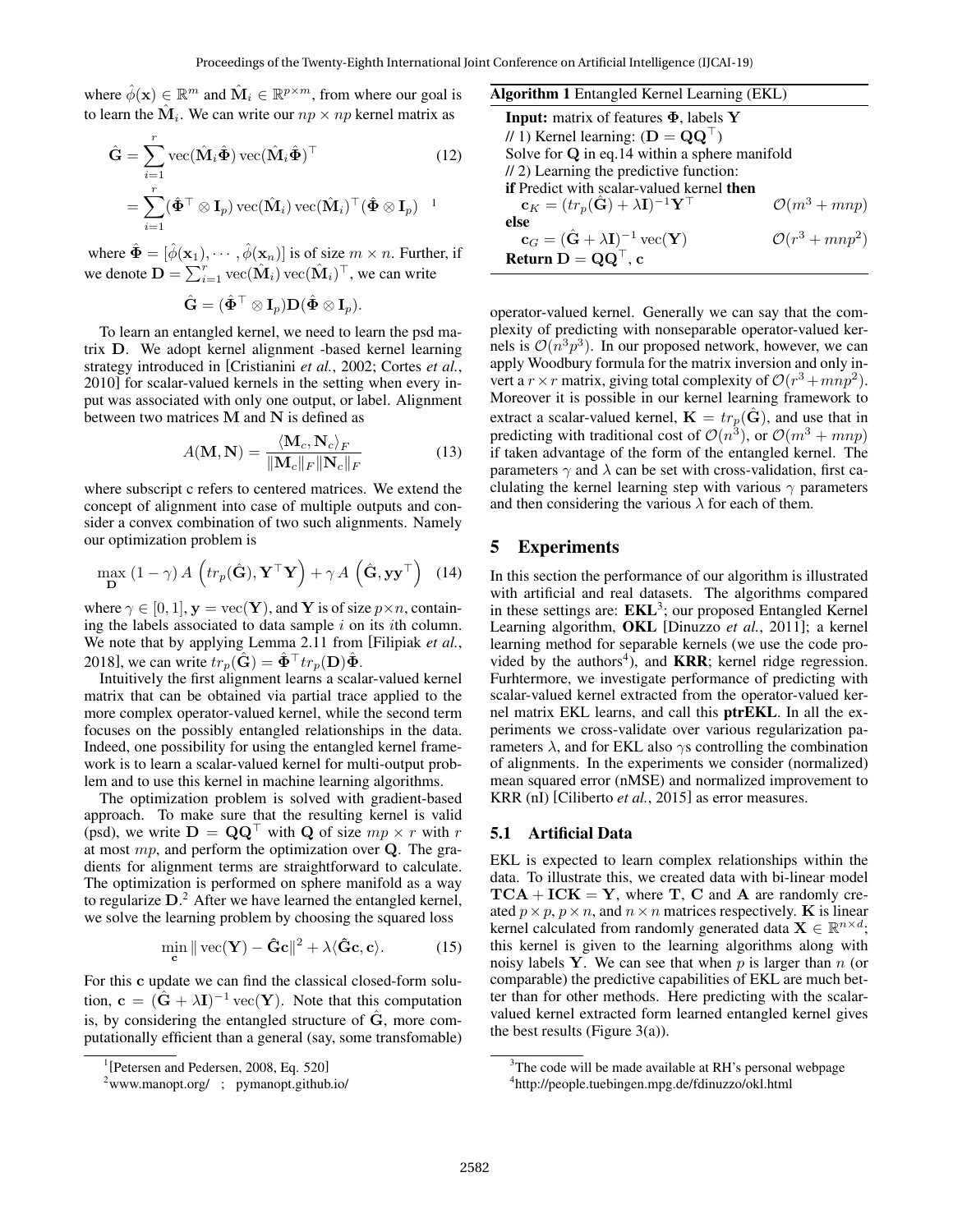



(a) Results of the simulated experiments with fixed amount of inputs and varying number of outputs (left), and fixed amount of outputs and varying inputs (right).

(b) Results on Concrete data set with varying amount of training data  $(n)$  used.

Figure 3: Results on simulated (left) and Concrete dataset (right). The advantage of learning complex relationships is the biggest on small  $n$ .

|            | $n=50$              |           |                     | $n = 100$ |                   | $n = 200$      |                     | $n = 1000$     |  |
|------------|---------------------|-----------|---------------------|-----------|-------------------|----------------|---------------------|----------------|--|
| method     | nMSE                | nI        | nMSE                | nI        | nMSE              | n <sub>l</sub> | nMSE                | n <sub>l</sub> |  |
| <b>KRR</b> | $0.2418 + 0.0281$   | 0.0000    | $0.1668 + 0.0097$   | 0.0000    | $0.1441 + 0.0037$ | 0.0000         | $0.1273 + 0.0006$   | 0.0000         |  |
| OKL        | $0.2445 + 0.0296$   | $-0.0109$ | $0.1672 + 0.0099$   | $-0.0026$ | $0.1442 + 0.0037$ | $-0.0009$      | $0.1273 + 0.0006$   | $-0.0000$      |  |
| EKL/ptrEKL | $0.2381 \pm 0.0250$ | 0.0139    | $0.1661 \pm 0.0097$ | 0.0040    | $0.1440 + 0.0037$ | 0.0003         | $0.1273 \pm 0.0006$ | 0.0001         |  |

Table 1: Results on Sarcos dataset with various number of training samples used, averaged over 10 data partitions. The advantage of learning complex relationships decreases with amount of data samples increasing.

|            |                   | $n=5$    |                   | $n=10$         |  |  |
|------------|-------------------|----------|-------------------|----------------|--|--|
| method     | nMSE              | nI       | nMSE              | n <sup>l</sup> |  |  |
| <b>KRR</b> | $0.951 + 0.101$   | 0.000    | $0.813 + 0.141$   | 0.000          |  |  |
| OKL        | $1.062 + 0.250$   | $-0.092$ | $0.900 \pm 0.196$ | $-0.094$       |  |  |
| EKL/ptrEKL | $0.840 \pm 0.084$ | 0.124    | $0.722 + 0.036$   | 0.107          |  |  |

Table 2: Results on Weather data set averaged over 5 data partitions.

## 5.2 Real Data

We have considered the following regression data sets: Concrete slump test (UCI dataset repository) with 103 data samples and three output variables; Sarcos<sup>5</sup> is a dataset characterizing robot arm movements with  $7$  tasks; Weather<sup>6</sup> has daily weather data ( $p = 365$ ) from 35 stations.

The main advantage of learning complex dependencies in the data lies in the setting where number of samples is relatively low; a phenomenon observed already in output kernel learning setting [Ciliberto *et al.*, 2015; Jawanpuria *et al.*, 2015]. With small amounts of data learning the complex relationships in EKL is even more beneficial than learning the output dependencies of OKL. Figure 3(b) shows this advantage on Concrete data set when number of instances used in training is small. Here, in contrast to our simulated data, EKL performs better than ptrEKL. For Sarcos data set we consider the setting in [Ciliberto *et al.*, 2015] and show the results in Table 1 (predicting is done to all 5000 test samples). Similarly, we observe that the advantages of using EKL diminish with more data samples added to the problem. This is also clearly seen in the Weather data set, where number of outputs is much larger than the number of data samples (Table 2).

## 6 Conclusion

In this work we shed new light on meaning of inseparable kernels by defining a general framework for constructing operator-valued kernels based on the notion of partial trace and using ideas borrowed from the field of quantum computing. Instances of our framework include entangled kernels, a new conceptually interesting class of kernels that is designed to capture more complex dependencies between input and output variables as the more restricted class of separable kernels. We have proposed a new algorithm, entangled kernel learning (EKL), that learns this entangled kernel and a vector- or scalar-valued function in two steps. The first step that learns the entangled kernel uses a definition of kernel alignment, extended here for use with operator-valued kernels with help of partial trace operator. In contrast to output kernel learning, EKL is able to learn inseparable kernels and can model a larger variety of interactions between input and output data. Moreover, the structure of the entangled kernels enables more efficient computation than that with general operator-valued kernels. Our illustration on artificial data and experiments on real data give validation to our approach.

In the future work the potential of EKL should be investigated further, especially the effect of very small number of columns in matrix Q, in low rank kernel setting. The twostep kernel learning is proven to produce good predictors with alignment to ideal kernel [Cortes *et al.*, 2010]. It is reasonable to expect that some similar guarantees could be formulated also for our setting, as it is provably effective in practice.

# Acknowledgements

We would like to thank F. Denis, P. Arrighi and G. Di Molfetta for helpful discussions. This work is granted by Lives project (ANR-15-CE23-0026).

<sup>5</sup>www.gaussianprocess.org/gpml/data/

<sup>6</sup> https://www.psych.mcgill.ca/misc/fda/